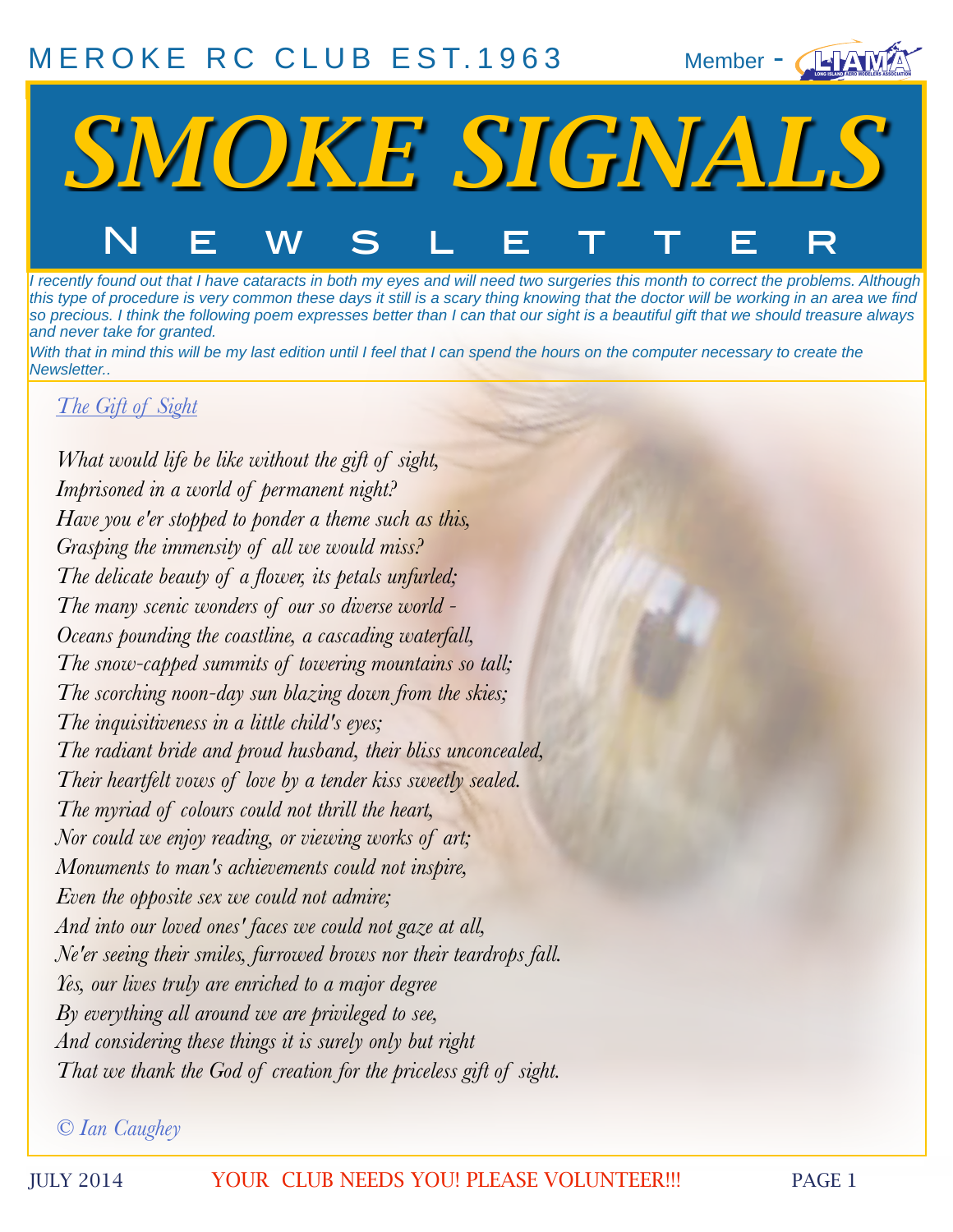## $MEROKE RC CLUB EST.1963$  $MEROKE RC CLUB EST.1963$  Member -  $\sqrt{4}$



# $S$  *M O K E S I G N A L S*

*Joe Pellegrino and I served on the Meroke Executive board in 2012 and even then Joe was dealing with health issues. Joe was always sending me articles for the Newsletter which I always appreciated so when he was convalescing at home after one of his hospital stays this year I called him to see if he would be willing and able to help me put together this little Kangke electric trainer that I wanted to build with some modifications. It was much too easy a project for the likes and skills of Joe but he was excited to do it. Unfortunately we never could connect and Joe passed before we could get together to build it.*

*At first I had a totally different idea of how this article should be written but after I sent Joe's daughter Michele an e-mail asking her to provide me with some more information about him so I could write something in this months Newsletter I realized that she wrote about Joe better than I ever could.. Here are my questions and Michele's answers, as you will see Joe Pellegrino had an incredible career and lived A WONDERFUL LIFE.*



*To answer your questions:*

#### *FAMILY...*

wife Veronica - but her nickname is Ronnie. They were married for 45 years. Daddy truly loved *my mom - anyone that knew him could see it easily. He was very devoted to her (and her to*  him); she was his rock, his strength, best friend... his everything. My mom dedicated her entire *being to caring for him. She refused respite and made many sacrifices these last few years. She is quite an amazing woman.*

*children (in chronological order): Michele, Joseph, Maria and Donna.*

*There are seven grandchildren: Ryan, Emily, Jocelyn, Oliver, Kaleigh, Moira and RJ (Richard* 

*Joseph but everyone calls him RJ)* 

#### *WORK...what was his job? where? how may years? retired?*

*Please see below. For my father's 60th birthday we had my dad entered on the honor wall in the Cradle of Aviation Museum because so much of his life was dedicated to working in the aerospace industry. In fact, there are several pieces in the museum my father personally worked on over the years, including the LEM module (although I believe the piece in the museum is a replica.) Anyway, if you type his name in the computer, the information below comes up on the computer screen. Daddy was so happy and touched when we gave him the plaque for his birthday and explained what we had done. I was so glad we did it. :)*

## **CALENDAR**

**JULY 3, 2014 Club Meeting**

**JULY 17, 2014 Club Meeting**



Send all suggestions to: newsletter@meroke.com



**July 7 Joe Pelegrino July 12 Stan Blum July 20 Gene Garavelli**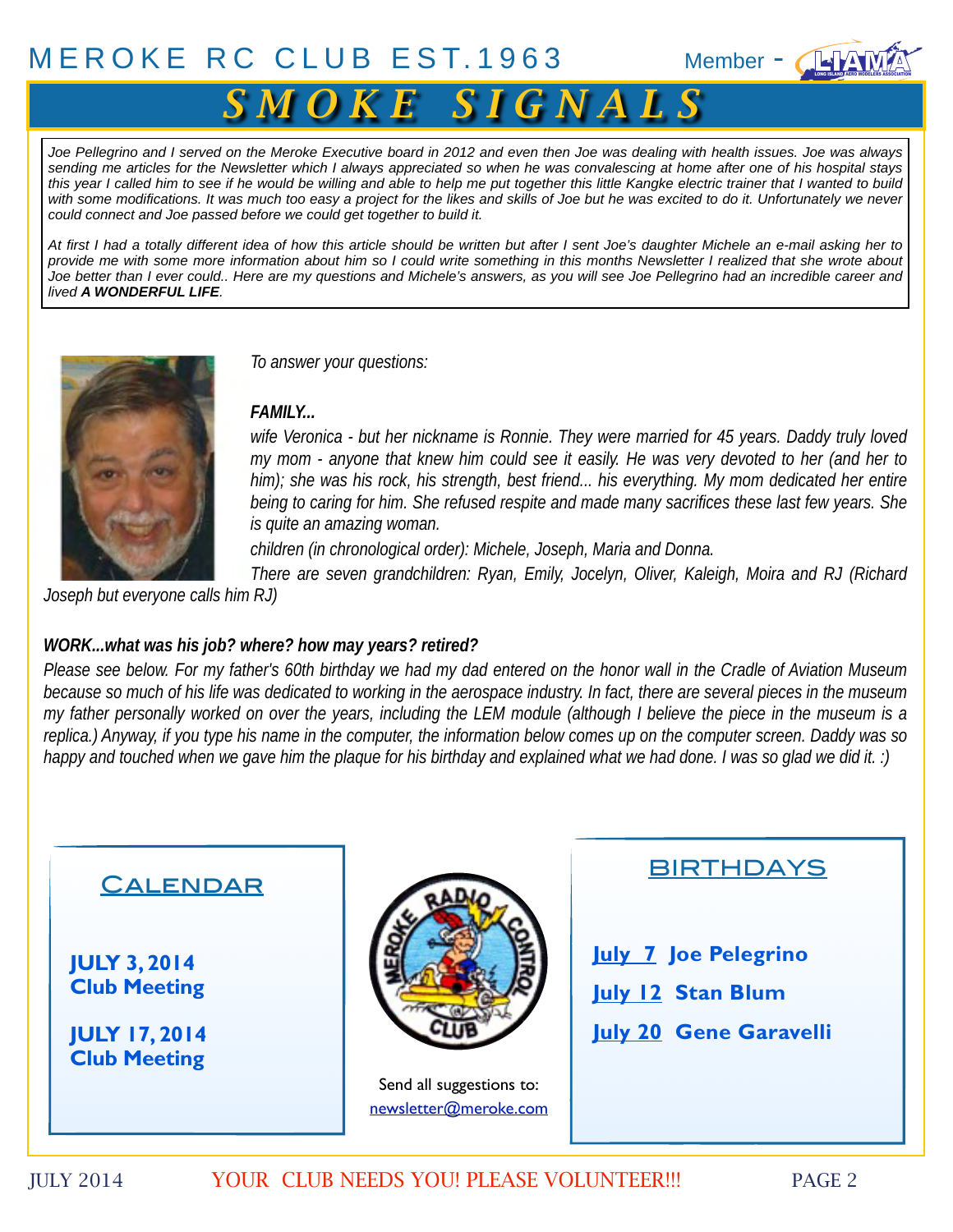

#### *PAST EXPERIENCE OF JOSEPH C. PELLEGRINO IN AEROSPACE*

 *Joseph C. Pellegrino started in the Aerospace Industry in June 1966. His first job was with the Grumman Aircraft Engineering Company located in Bethpage, Long Island, NY. Over a span of 28+ years he worked as a Structural Design Engineer, Fluid Power Engineer, Teacher in the corporate Training Department and Liaison Engineer for the restoration of WWII aircraft built by Grumman. His resume of projects include: A-6E TRIM A/C The Intruder; B-1B; C2A Cod Cargo Plane; E2C Hawkeye; EA-6B Prowler; F100; F14 Tomcat; F-4F Wildcat; F-6F Hellcat; GIV; Hydrofoil Gun Boats; JPATS Multi-Service Jet Trainer; LEM; OAO; OV1D Mohawk; Preliminary Design Team; S2T Taiwanese Tracker; Space Shuttle; X-29*

 *Joseph holds three USA Patents as a Fluid Power Engineer: for lock indicators, hydraulic & mechanical; and pyrotechnic ejection system sequencing valve (seat ejection).*

*Joseph worked for Arkwin Industries as a Senior Design Engineer designing hydraulic components for commercial and military aircraft before he retired due to medical issues. Programs he had worked on were: B717 (Commercial Airliner); A319-321 (commercial Airliner); A340 (Commercial Airliner); RAH-66 (Comanche Helicopter); S-76 Helicopter; S-92 Helicopter; JSF (Joint Strike Fighter) and A400M (Military Cargo/Transport). Additionally, he designed many test fixtures used to test hydraulic components designed by Arkwin Industries.*

#### *CHURCH...HE WAS A DEACON?, WHAT CHURCH? HOW LONG?*

*Daddy was a deacon at St. Christophers Church in Baldwin until he retired due to health issues. He was ordained on May 21, 1994. In 1999, he was professed as a secular Franciscan in the Our Lady of Atonement Fraternity in Long Beach. Daddy was very dedicated to St. Francis of Assisi. Ironically, it was the name my son choose for his Confirmation this past November, not knowing about my dad's devotion to him. (I did tell Ryan after he made his decision but it was nice that he made his decision on his own without knowing it.) Daddy married my husband and I almost 17 years ago. He baptized all of his grandchildren. He administered the Sacrament of First Holy Communion to Ryan and Kaleigh. (Unfortunately his health deteriorated too much for him to do it for the other grandchildren).*

*YOU SAID HE WANTED TO BE AN ENGINEER, NOT ON A TRAIN I PRESUME, WHAT KIND, WHY DIDN'T HE? Actually, my dad did NOT want to be an engineer. He wanted to be an architect. He was very talented at designing. He made*  the most beautifully detailed dollhouse for my mom when I was younger, right down to the individually hand cut shingles on the *roof. His father insisted he be an aeronautical engineer. Daddy never said why.*

WHAT HE FELT WAS HIS BIGGEST ACCOMPLISHMENT? IF YOU KNOW. ANYTHING ELSE YOU FEEL I SHOULD KNOW<br>That is a very interesting and difficult question to answer. I suppose I would say that I believe it was to be a deacon, in ser Fro-1-02000-000-7, telling his story of how he became a deacon. This hope was that it would hisplife others, it gives a bifer bloc<br>how he became a deacon and some of his homilies. Daddy was a gifted speaker. People would b *That is a very interesting and difficult question to answer. I suppose I would say that I believe it was to be a deacon, in service of the Lord. He was very dedicated to helping others. So much so that he wrote a book, Journey of a Servant, (ISBN: 978-1-62838-535-9) telling his story of how he became a deacon. His hope was that it would inspire others. It gives a brief bio of*  how he became a deacon and some of his homilies. Daddy was a gifted speaker. People would be in awe of him when he *happened just a couple of months before he died.* 

*I hope this information was helpful. If you have anymore questions, I will do my best to answer them Enjoy your day - and thank you for caring so much about my dad. :) - Michele*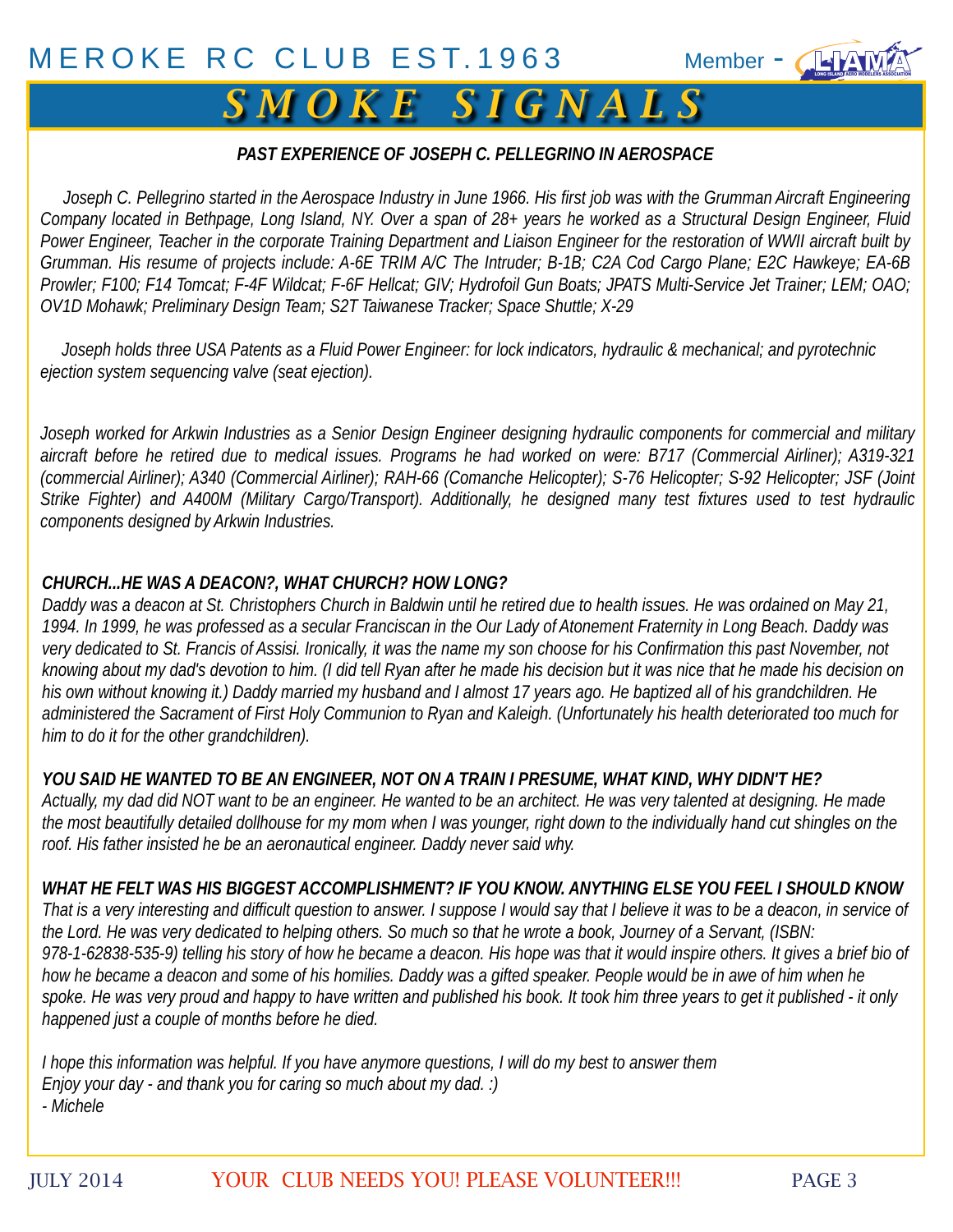

*Here is one of the last articles Joe Pelegrino submitted to me for the Newsletter. I honor him with this publication and hope Joe's family can find peace and solace with his passing.*

## **SUPERMARINE SPITFIRE**

The Supermarine Spitfire is a British single-seat [fighter aircraft](http://en.wikipedia.org/wiki/Fighter_aircraft) that was used by the [Royal Air Force](http://en.wikipedia.org/wiki/Royal_Air_Force) and many other [Allied](http://en.wikipedia.org/wiki/Allies_of_World_War_II) countries during and after the [Second World War.](http://en.wikipedia.org/wiki/Second_World_War) The Spitfire was built in many variants, using several wing configurations, and was produced in greater numbers than any other British aircraft. The Spitfire was designed as a short-range, high-performance [interceptor aircraft](http://en.wikipedia.org/wiki/Interceptor_aircraft) by [R. J.](http://en.wikipedia.org/wiki/R._J._Mitchell) [Mitchell,](http://en.wikipedia.org/wiki/R._J._Mitchell) chief designer at [Supermarine Aviation](http://en.wikipedia.org/wiki/Supermarine) [Works](http://en.wikipedia.org/wiki/Supermarine) (which operated as a subsidiary of [Vickers-](http://en.wikipedia.org/wiki/Vickers-Armstrong)[Armstrong](http://en.wikipedia.org/wiki/Vickers-Armstrong) from 1928). In accordance with its role as an interceptor, Mitchell designed the Spitfire's distinctive [elliptical wing](http://en.wikipedia.org/wiki/Elliptical_wing) to have the thinnest possible cross-section; this thin wing enabled the Spitfire to have a higher top speed than several contemporary fighters, including the [Hawker](http://en.wikipedia.org/wiki/Hawker_Hurricane)  [Hurricane.](http://en.wikipedia.org/wiki/Hawker_Hurricane) Mitchell continued to refine the design until his death from cancer in 1937, whereupon his colleague [Joseph Smith](http://en.wikipedia.org/wiki/Joseph_Smith_(aircraft_designer)) took over as chief designer, overseeing the development of the Spitfire through its multitude of variants.

During the [Battle of Britain](http://en.wikipedia.org/wiki/Battle_of_Britain) (July–October 1940), the Spitfire was perceived by the public to be the RAF fighter, although the [Hawker Hurricane](http://en.wikipedia.org/wiki/Hawker_Hurricane) shouldered a greater proportion of the burden against the [Luftwaffe.](http://en.wikipedia.org/wiki/Luftwaffe) However, because of its higher performance, Spitfire units had a lower attrition rate and a higher victory-to-loss ratio than those flying Hurricanes.

After the Battle of Britain, the Spitfire superseded the Hurricane to become the backbone of [RAF](http://en.wikipedia.org/wiki/RAF_Fighter_Command) [Fighter Command,](http://en.wikipedia.org/wiki/RAF_Fighter_Command) and saw action in the [European,](http://en.wikipedia.org/wiki/European_Theatre_of_World_War_II) [Mediterranean,](http://en.wikipedia.org/wiki/Mediterranean,_Middle_East_and_African_theatres_of_World_War_II) [Pacific](http://en.wikipedia.org/wiki/Pacific_Theater_of_Operations) and the [South-East Asian](http://en.wikipedia.org/wiki/South-East_Asian_theatre_of_World_War_II) theatres. Much loved by its pilots, the Spitfire served in several roles, including interceptor, photoreconnaissance, fighter-bomber and trainer, and it continued to serve in these roles until the 1950s.



Spitfire LF Mk IX, MH434 being flown by Ray Hanna in 2005. This aircraft shot down an FW 190 in 1943 while serving with 222 Squadron RAF.

| Role                | Fighter / Photo-reconnaissance<br>aircraft           |
|---------------------|------------------------------------------------------|
| Manufacturer        | Supermarine                                          |
| Designer            | R. J. Mitchell                                       |
| <b>First flight</b> | 5 March 1936                                         |
| Introduction        | 4 August 1938                                        |
| Retired             | 1961 Irish Air Corps                                 |
| Primary user        | Royal Air Force                                      |
| Produced            | 1938-1948                                            |
| Number built        | 20,351                                               |
| Unit cost           | £12,604 (Estonian order for 12<br>Spitfires in 1939) |
| <b>Variants</b>     | <b>Supermarine Seafire</b><br>Supermarine Spiteful   |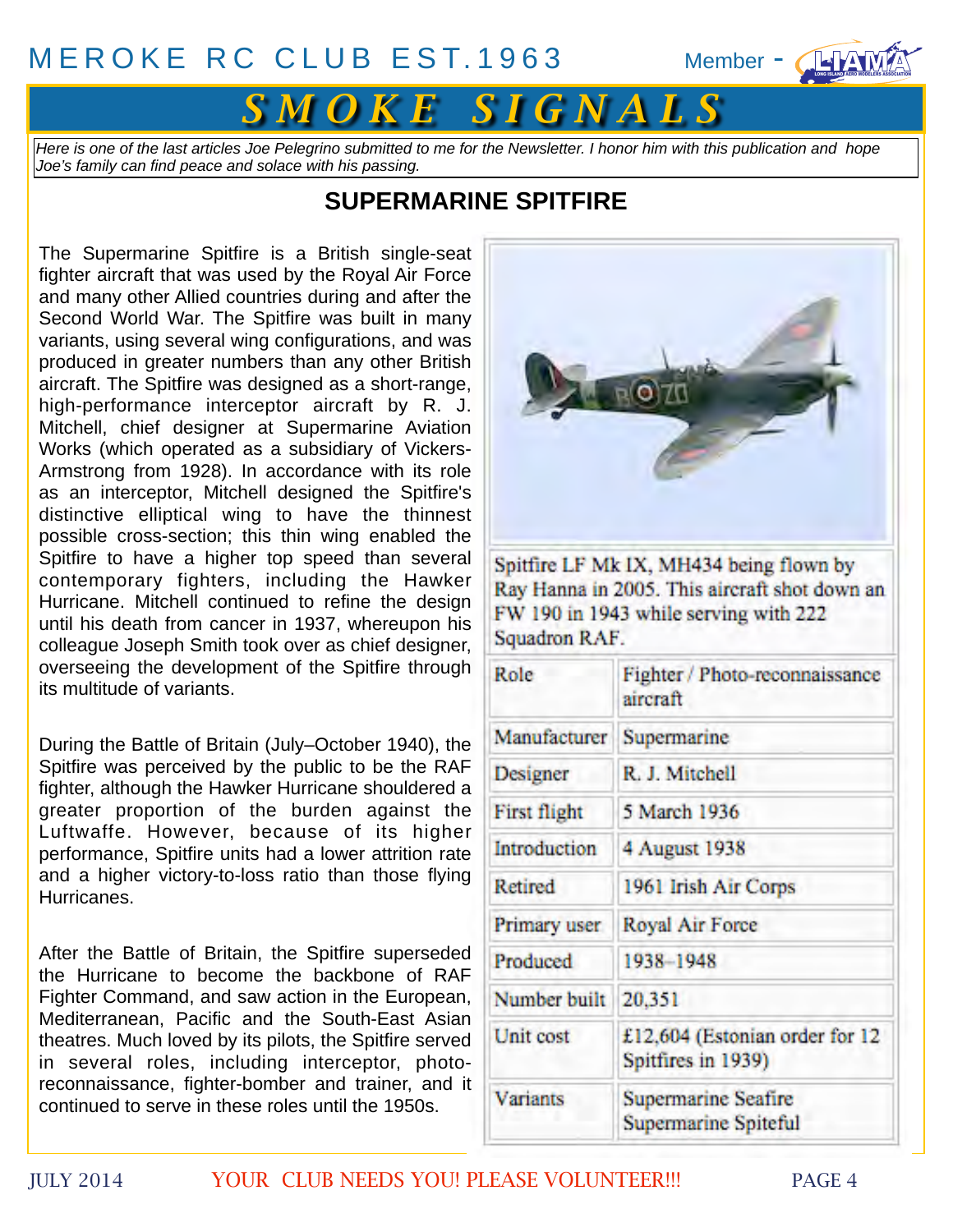# [iiiii](http://www.liama.org) *S M O K E S I G N A L S*

### **Origins**

[R. J. Mitchell](http://en.wikipedia.org/wiki/R._J._Mitchell)'s 1931 design to meet [Air Ministry specification F7/30](http://en.wikipedia.org/wiki/List_Of_Air_Ministry_Specifications) for a new and modern fighter capable of 250 mph (400 km/h), the [Supermarine Type 224,](http://en.wikipedia.org/wiki/Supermarine_Type_224) was an open-cockpit monoplane with bulky gull-wings and a large fixed [undercarriage](http://en.wikipedia.org/wiki/Landing_gear) powered by the 600 horsepower (450 kW) [evaporative-cooled](http://en.wikipedia.org/wiki/Evaporative_cooling) [Rolls-](http://en.wikipedia.org/wiki/Rolls-Royce_Goshawk)[Royce Goshawk](http://en.wikipedia.org/wiki/Rolls-Royce_Goshawk) engine. This made its first flight in February 1934. The Type 224 was a big disappointment to Mitchell and his design team, who immediately embarked on a series of "cleaned-up" designs, using their experience with the [Schneider Trophy](http://en.wikipedia.org/wiki/Schneider_Trophy) seaplanes as a starting point. Of the seven designs tendered to F7/30, the [Gloster Gladiator](http://en.wikipedia.org/wiki/Gloster_Gladiator) biplane was accepted for service.

Mitchell had already begun working on a new aircraft, designated Type 300, with a retractable undercarriage and the wingspan reduced by 6 ft (1.8 m). This was submitted to the Air Ministry in July 1934, but was not accepted. The design then evolved through a number of changes, including the incorporation of a faired, enclosed cockpit, oxygen-breathing apparatus, smaller and thinner wings, and the newly developed, more powerful Rolls-Royce [PV-XII](http://en.wikipedia.org/wiki/Rolls-Royce_Merlin) V-12 engine, later named the "Merlin". In November 1934 Mitchell, with the backing of Supermarine's owner, Vickers-Armstrong, started detailed design work on this refined version of the Type 300 and, on 1 December 1934, the Air Ministry issued a contract AM 361140/34, providing £10,000 for the construction of Mitchell's improved F7/30 design. On 3 January 1935, the Air Ministry formalized the contract and a new Specification F10/35 was written around the aircraft.

In April 1935, the armament was changed from two .303 in (7.7 mm) [Vickers machine guns](http://en.wikipedia.org/wiki/Vickers_machine_gun) in each wing to four .303 in (7.7 mm) [Browning's,](http://en.wikipedia.org/wiki/M1919_Browning_machine_gun) following a recommendation by Squadron Leader [Ralph Sorley](http://en.wikipedia.org/wiki/Ralph_Sorley) of the Operational Requirements section at the Air Ministry. On 5 March 1936, the prototype (K5054) took off on its first flight from [Eastleigh Aerodrome](http://en.wikipedia.org/wiki/Southampton_Airport) (later [Southampton](http://en.wikipedia.org/wiki/Southampton) Airport). At the controls was [Captain Joseph](http://en.wikipedia.org/wiki/Joseph_Summers) ["Mutt" Summers,](http://en.wikipedia.org/wiki/Joseph_Summers) chief test pilot for Vickers (Aviation) Ltd., who is quoted as saying "Don't touch anything", on landing. This eight-minute flight came four months after the maiden flight of the contemporary Hurricane.

 K5054 was fitted with a new propeller, and Summers flew the aircraft on 10 March 1936; during this flight the undercarriage was retracted for the first time. After the fourth flight, a new engine was fitted, and Summers left the test-flying to his assistants, [Jeffrey Quill](http://en.wikipedia.org/wiki/Jeffrey_Quill) and George Pickering. They soon discovered that the Spitfire was a very good aircraft, but not perfect. The rudder was over-sensitive and the top speed was just 330 mph (528 km/h), little faster than [Sydney Camm](http://en.wikipedia.org/wiki/Sydney_Camm)'s new Merlin-powered Hurricane. A new and better-shaped wooden propeller meant the Spitfire reached 348 mph (557 km/h) in level flight in mid-May, when Summers flew K5054 to [RAF Martlesham Heath](http://en.wikipedia.org/wiki/RAF_Martlesham_Heath) and handed the aircraft over to Squadron Leader Anderson of the [Aeroplane & Armament Experimental Establishment](http://en.wikipedia.org/wiki/Aeroplane_%26_Armament_Experimental_Establishment) (A&AEE). Here, Flight Lieutenant Humphrey Edwardes-Jones took over the prototype for the RAF. He had been given orders to fly the aircraft and then to make his report to the Air Ministry on landing. Edwardes-Jones's report was positive; his only request was that the Spitfire be equipped with an undercarriage position indicator. A week later, on 3 June 1936, the Air Ministry placed an order for 310 Spitfires, before any formal report had been issued by the A&AEE; interim reports were later issued on a piecemeal basis.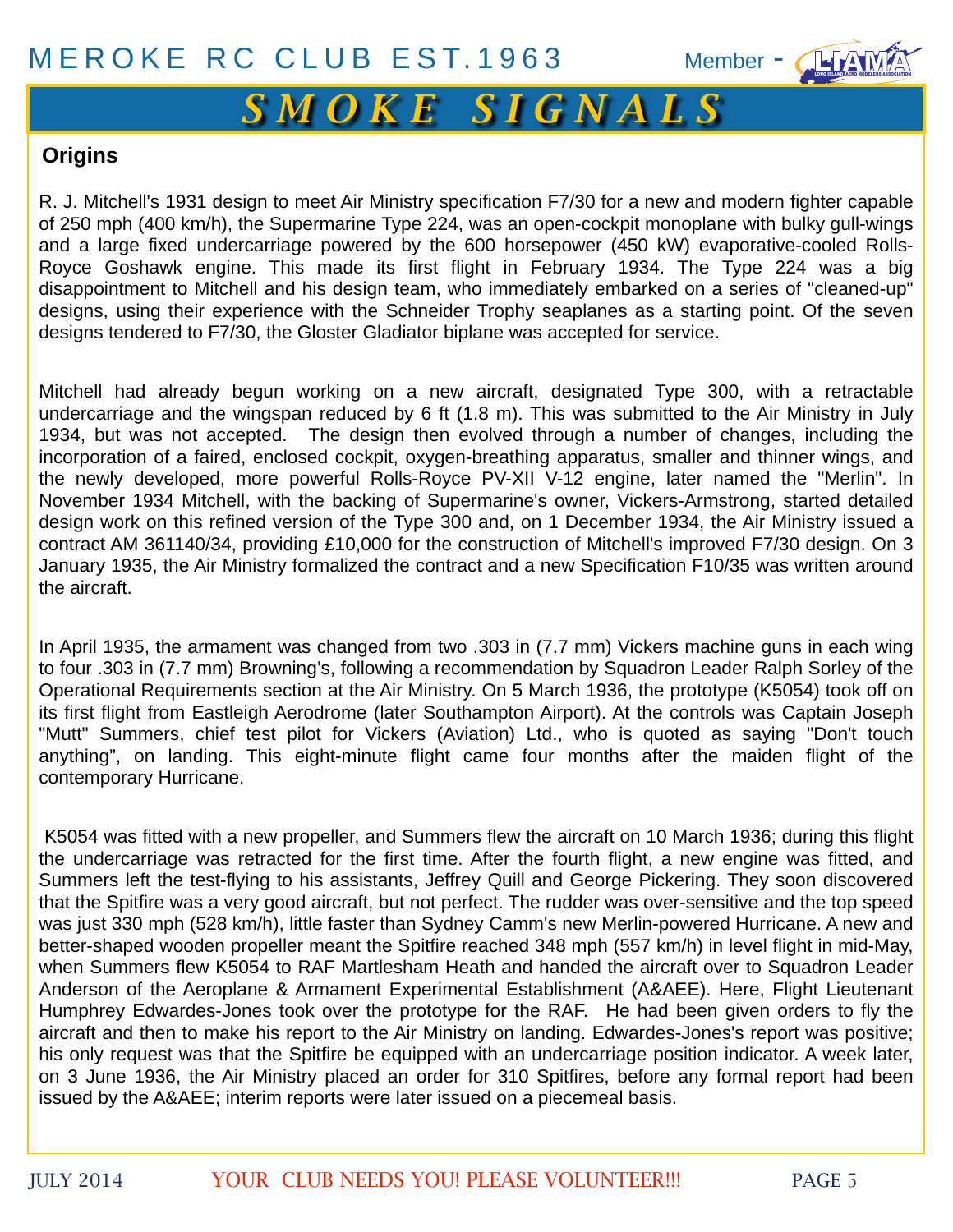# [iiiii](http://www.liama.org) *S M O K E S I G N A L S*

#### **Into production**

The British public first saw the Spitfire at the [RAF Hendon](http://en.wikipedia.org/wiki/Hendon_Aerodrome) air-display on Saturday 27 June 1936. Although full-scale production was supposed to begin immediately, there were numerous problems which could not be overcome for some time and the first production Spitfire, K9787, did not roll off the [Woolston,](http://en.wikipedia.org/wiki/Woolston,_Hampshire) Southampton assembly line until mid-1938. The first and most immediate problem was that the main Supermarine factory at Woolston was already working at full capacity fulfilling orders for [Walrus](http://en.wikipedia.org/wiki/Supermarine_Walrus) and [Stranraer](http://en.wikipedia.org/wiki/Supermarine_Stranraer) flying boats. Although outside contractors were supposed to be involved in manufacturing many important Spitfire components, especially the wings, [Vickers-Armstrong](http://en.wikipedia.org/wiki/Vickers-Armstrong) (the parent company) was reluctant to see the Spitfire being manufactured by outside concerns and was slow to release the necessary blueprints and subcomponents. As a result of the delays in getting the Spitfire into full production, the Air Ministry put forward a plan that production of the Spitfire be stopped after the initial order for 310, after which Supermarine would build **Bristol Beaufighters**. The managements of Supermarine and Vickers were able to convince the Air Ministry that the problems could be overcome and further orders were placed for 200 Spitfires on 24 March 1938, the two orders covering the K, L and N prefix serial numbers.

 In February 1936 the director of Vickers-Armstrongs, Sir Robert MacLean, guaranteed production of five aircraft a week, beginning 15 months after an order was placed. On 3 June 1936, the Air Ministry placed an order for 310 aircraft, for a price of  $£1,395,000$  $£1,395,000$ . Full-scale production of the Spitfire began at Supermarine's facility in Woolston, Southampton, but it quickly became clear that the order could not be completed in the 15 months promised. Supermarine was a small company, already busy building the [Walrus](http://en.wikipedia.org/wiki/Supermarine_Walrus) and [Stranraer,](http://en.wikipedia.org/wiki/Supermarine_Stranraer) and its parent company, Vickers, was busy building the [Wellington.](http://en.wikipedia.org/wiki/Vickers_Wellington) The initial solution was to subcontract the work. The first production Spitfire rolled off the assembly line in mid-1938, and was flown by Jeffrey Quill on 15 May 1938, almost 24 months after the initial order.

 The final cost of the first 310 aircraft, after delays and increased program costs, came to [£1](http://en.wikipedia.org/wiki/Pound_sterling),870,242 or £1,533 more per aircraft than originally estimated. Production aircraft cost about £9,500. The most expensive components were the hand-fabricated and finished fuselage at approximately £2,500, then the Rolls-Royce Merlin engine at £2,000, followed by the wings at £1,800 a pair, guns and undercarriage, both at £800 each, and the propeller at £350.

## **Manufacturing at Castle Bromwich**

In 1935, the Air Ministry approached [Morris Motors](http://en.wikipedia.org/wiki/Morris_Motors)  [Limited](http://en.wikipedia.org/wiki/Morris_Motors) to ask how quickly their [Cowley plant](http://en.wikipedia.org/wiki/Plant_Oxford) could be turned to aircraft production. This informal asking of major manufacturing facilities was turned into a formal plan to boost British aircraft production capacity in 1936, as the [Shadow factory plan,](http://en.wikipedia.org/wiki/Shadow_factory_plan) under the leadership of [Herbert](http://en.wikipedia.org/wiki/Herbert_Austin)  [Austin.](http://en.wikipedia.org/wiki/Herbert_Austin) Austin was briefed to build nine new factories, and further supplement the existing British car manufacturing industry, by either adding to its overall capacity or capability to reorganize to produce aircraft and their engines.



Spitfire Mk IIA, P7666, EB-Z, "Observer Corps", was built by Castle Bromwich, and delivered to [41 Squadron](http://en.wikipedia.org/wiki/No._41_Squadron_RAF) on 23 November 1940.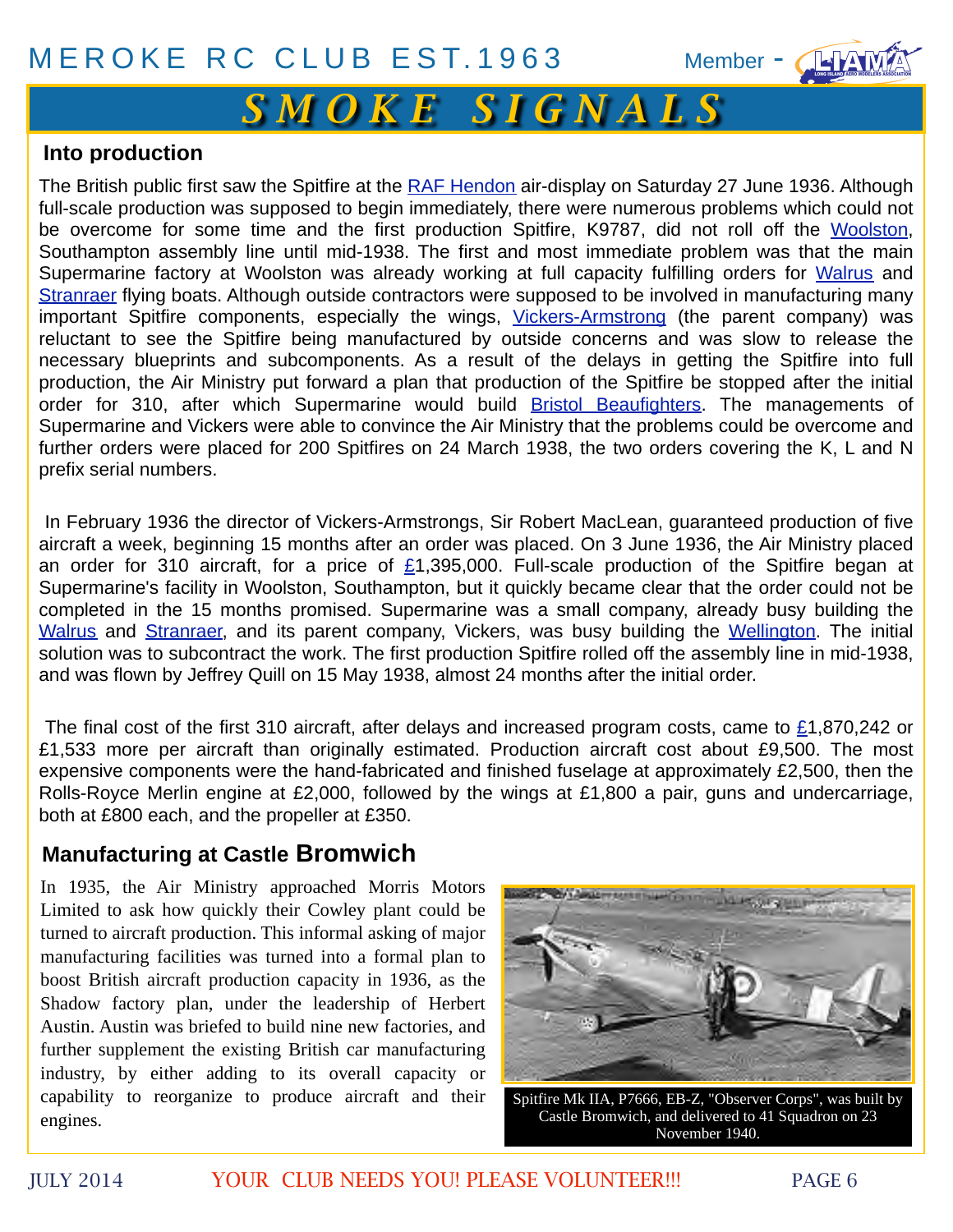# [iiiii](http://www.liama.org) *S M O K E S I G N A L S*

#### **Elliptical wing design**

In 1934, Mitchell and the design staff decided to use a semi-elliptical wing shape to solve two conflicting requirements; the wing needed to be thin, to avoid creating too much [drag,](http://en.wikipedia.org/wiki/Drag_(physics)) while still able to house a retractable undercarriage, plus armament and ammunition. Mitchell has sometimes been accused of copying the wing shape of the [Heinkel He 70,](http://en.wikipedia.org/wiki/Heinkel_He_70) which first flew in 1932; but as Beverly Shenstone, the [aerodynamicist](http://en.wikipedia.org/wiki/Aerodynamics) on Mitchell's team, explained "Our wing was much thinner and had quite a different section to that of the Heinkel. In any case it would have been simply asking for trouble to have copied a wing shape from an aircraft designed for an entirely different purpose."

The wing section used was from the [NACA 2200 series,](http://en.wikipedia.org/wiki/NACA_airfoil) which had been adapted to create a thickness-tochord ratio of 13% at the root, reducing to 9.4% at the tip. A [dihedral](http://en.wikipedia.org/wiki/Dihedral_(aircraft)) of six degrees was adopted to give increased lateral stability.

Another feature of the wing was its [washout.](http://en.wikipedia.org/wiki/Washout_(aviation)) The trailing edge of the wing twisted slightly upward along its span, the [angle of incidence](http://en.wikipedia.org/wiki/Angle_of_incidence) decreasing from +2° at its root to -1/2° at its tip. This caused the wing roots to [stall](http://en.wikipedia.org/wiki/Stall_(aerodynamic)) before the tips, reducing tip-stall that could otherwise have resulted in a spin.

#### **General characteristics**

Crew: one pilot Length: 29 ft 11 in (9.12 m) [Wingspan:](http://en.wikipedia.org/wiki/Wingspan) 36 ft 10 in (11.23 m) Height: 11 ft 5 in (3.86 m) Wing area: 242.1 ft2 (22.48 m2) [Airfoil:](http://en.wikipedia.org/wiki/Airfoil) NACA 2209.4(tip) [Empty weight:](http://en.wikipedia.org/wiki/Manufacturer%27s_Weight_Empty)  $5,065$  [lb](http://en.wikipedia.org/wiki/Pound_(mass))  $(2,297$  kg) Loaded weight: 6,622 lb (3,000 kg) [Max. takeoff weight:](http://en.wikipedia.org/wiki/Maximum_takeoff_weight) 6,700 lb (3,039 kg) [Powerplant:](http://en.wikipedia.org/wiki/Aircraft_engine) 1 × [Rolls-Royce Merlin 45](http://en.wikipedia.org/wiki/Rolls-Royce_Merlin) [supercharged](http://en.wikipedia.org/wiki/Supercharger) [V12 engine,](http://en.wikipedia.org/wiki/V12_engine) 1,470 hp (1,096 kW) at 9,250 ft (2,820 m)

#### **Performance**

[Maximum speed:](http://en.wikipedia.org/wiki/V_speeds) 370 mph, (322 [kn,](http://en.wikipedia.org/wiki/Knot_(unit)) 595 km/h) [Combat radius:](http://en.wikipedia.org/wiki/Combat_radius) 410 [nmi](http://en.wikipedia.org/wiki/Nautical_mile) (470 mi, 760 km) [Ferry range:](http://en.wikipedia.org/wiki/Range_(aircraft)) 991 nmi (1,135 mi, 1,827 km) [Service ceiling:](http://en.wikipedia.org/wiki/Ceiling_(aircraft)) 36,500 ft (11,125 m) [Rate of climb:](http://en.wikipedia.org/wiki/Rate_of_climb) 2,600 ft/min (13.2 m/s) [Wing loading:](http://en.wikipedia.org/wiki/Wing_loading) 27.35 lb/ft2 (133.5 kg/m2) [Power/mass:](http://en.wikipedia.org/wiki/Power-to-weight_ratio) 0.22 [hp/](http://en.wikipedia.org/wiki/Horsepower)lb (0.36 kW/kg)

#### **Armament**

Guns: 2 x 20mm Hispano Mk II cannon; 60 rounds per gun: 4 x .303 in Browning Mk II\* machine guns; 350 rpg.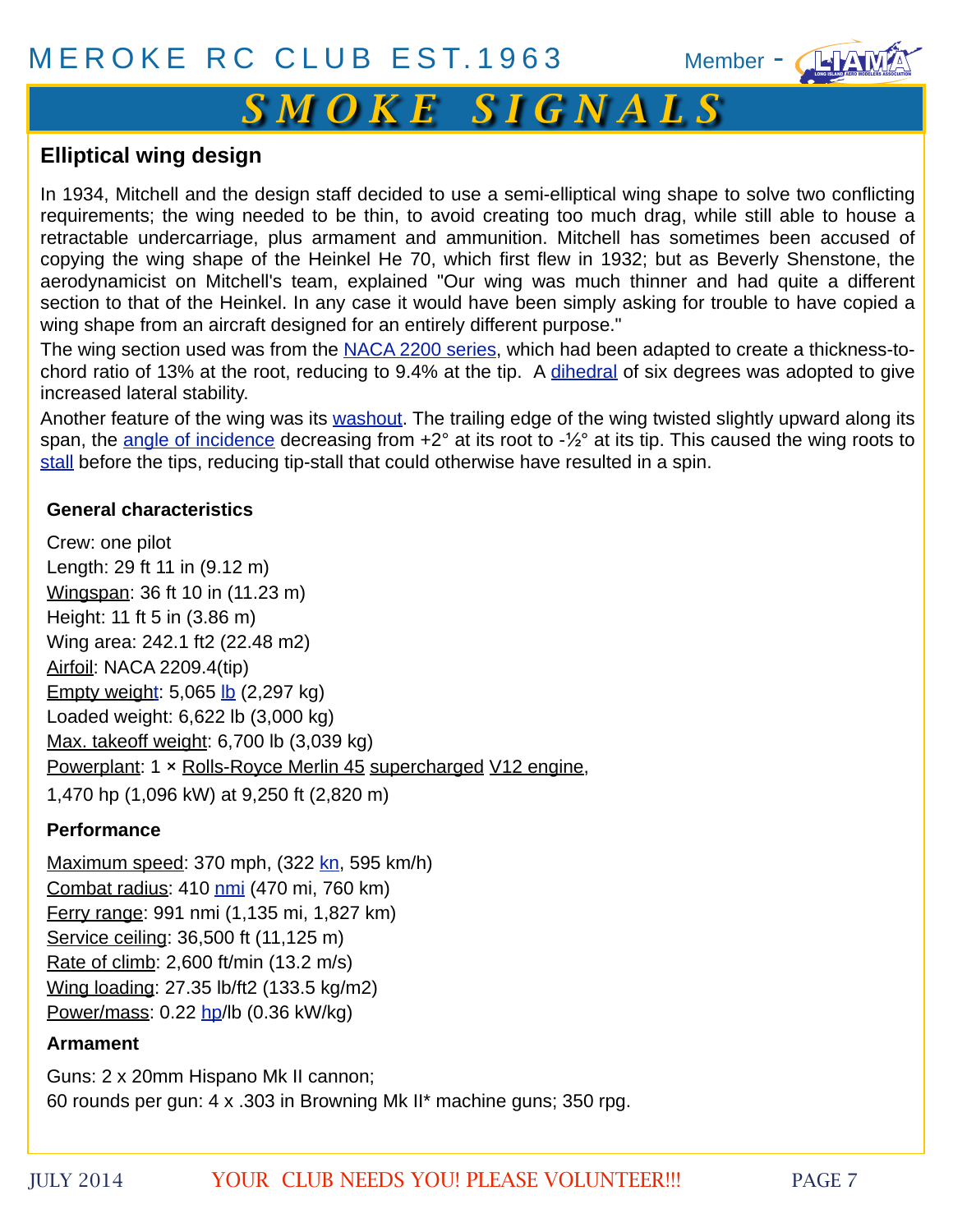

Under the plan, on 12 July 1938, the Air Ministry bought a site consisting of farm fields and a [sewage](http://en.wikipedia.org/wiki/Sewage_works) [works](http://en.wikipedia.org/wiki/Sewage_works) next to [Castle Bromwich Aerodrome](http://en.wikipedia.org/wiki/Castle_Bromwich_Aerodrome) in [Birmingham.](http://en.wikipedia.org/wiki/Birmingham) This [shadow factory](http://en.wikipedia.org/wiki/Shadow_factory) would supplement Supermarine's original factories in Southampton in building the Spitfire.

Although it would take some time to resolve the problems, in June 1940, 10 [Mk IIs](http://en.wikipedia.org/wiki/Supermarine_Spitfire_variants) were built; 23 rolled out in July, 37 in August, and 56 in September. By the time production ended at Castle Bromwich in June 1945, a total of 12,129 Spitfires (921 Mk IIs, 4,489 Mk Vs, 5,665 Mk IXs, and 1,054 Mk XVIs) had been built. CBAF went on to become the largest and most successful plant of its type during the 1939–45 conflict. As the largest Spitfire factory in the UK, by producing a maximum of 320 aircraft per month, it built over half of the approximately 20,000 aircraft of this type.



### **Flight testing**

All production Spitfires were flight tested before delivery. During the Second World War, [Jeffrey](http://en.wikipedia.org/wiki/Jeffrey_Quill) [Quill](http://en.wikipedia.org/wiki/Jeffrey_Quill) was Vickers Supermarine's chief test pilot, in charge of flight-testing all aircraft types built by Vickers Supermarine; he also oversaw a group of 10 to 12 pilots responsible for testing all developmental and production Spitfires built by the company in the Southampton area. Quill had also devised the standard testing procedures which, with variations for specific aircraft designs, operated from 1938. [Alex Henshaw,](http://en.wikipedia.org/wiki/Alex_Henshaw) chief test pilot at Castle Bromwich from 1940, was placed in charge of testing all Spitfires built at that factory,

coordinating a team of 25 pilots; he also assessed all Spitfire developments. Between 1940 and 1946, Henshaw flew a total of 2,360 Spitfires and Seafires, more than 10% of total production.

#### **Henshaw wrote about flight testing Spitfires:**

After a thorough pre-flight check I would take off and, once at circuit height, I would trim the aircraft and try to get her to fly straight and level with hands off the stick ... Once the trim was satisfactory I would take the Spitfire up in a full-throttle climb at 2,850 rpm to the rated altitude of one or both supercharger blowers. Then I would make a careful check of the power output from the engine, calibrated for height and temperature ... If all appeared satisfactory I would then put her into a dive at full power and 3,000 rpm, and trim her to fly hands and feet off at 460 mph IAS (Indicated Air Speed). Personally, I never cleared a Spitfire unless I had carried out a few aerobatic tests to determine how good or bad she was.

When the last Spitfire rolled out in February 1948, a total of 20,351 examples of all variants had been built, including two-seat [trainers,](http://en.wikipedia.org/wiki/Trainer_aircraft) with some Spitfires remaining in service well into the 1950s. The Spitfire was the only British fighter aircraft to be in continuous production before, during and after the Second World War.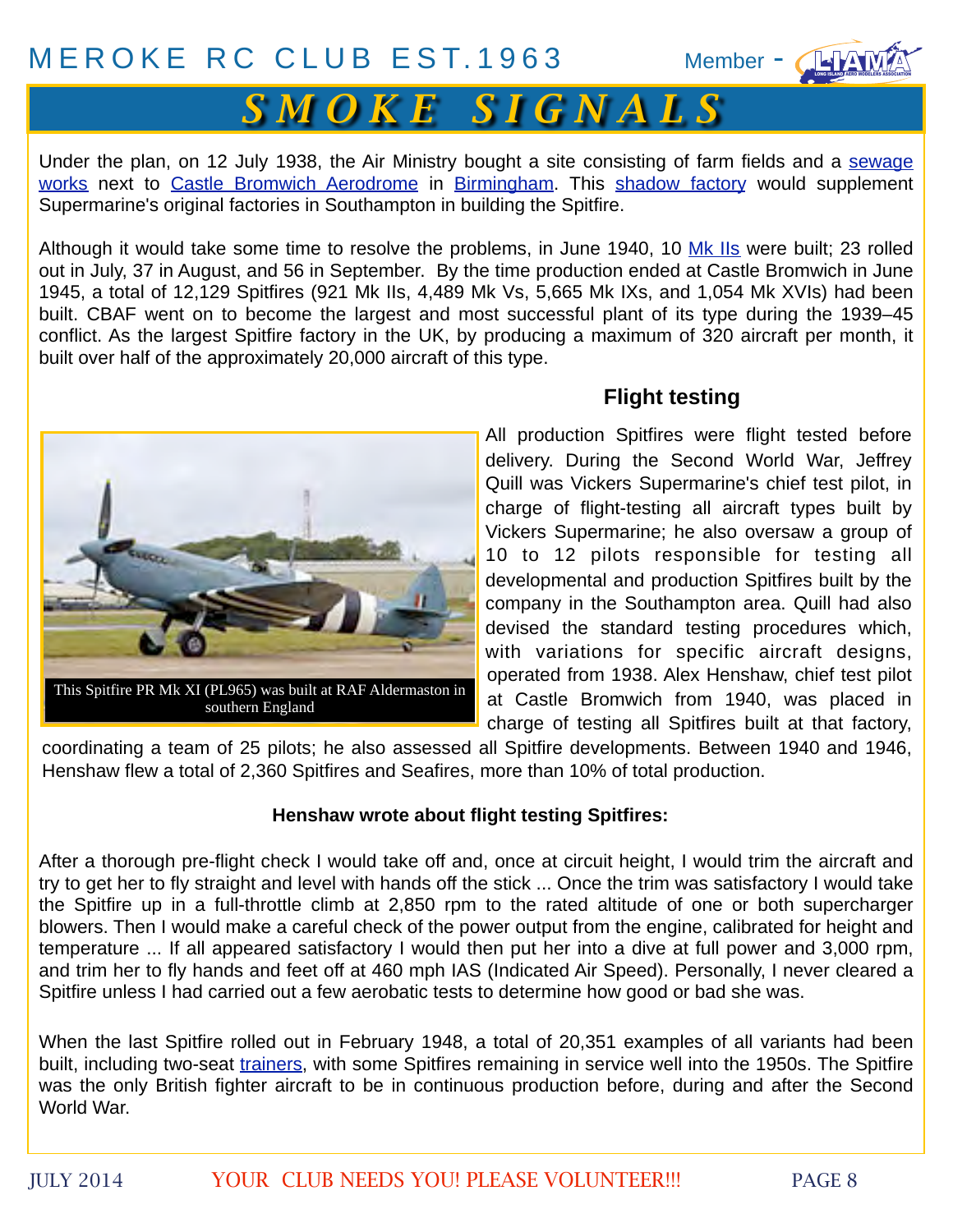



*My thanks to Phil Friedensohn for sending this article to me, If you are like me you have no clue and only did some soldering if you were desperate. I think this article will give you a good starting point and a few "So that's how you do it."*



**[Soldering Wire Landing Gear — The easy way!](http://www.modelairplanenews.com/blog/2014/06/10/soldering-wire-landing-gear-the-easy-way/)**

by [Gerry Yarrish](http://www.modelairplanenews.com/blog/author/gerryy/) - Jun 10, 2014



While building sport airplanes from kits, often the airplane will have landing gear made from formed and bent music wire that you will have to solder together. For Fun Fly airplanes like the Florio Flyer 60, the music wire are a little extra long to provide plenty of ground clearance for the propeller, very important for touch and goes and spot landings.



**Soldering the gear seems difficult at first but it is very easy if you know the technique. Here's how I do it.**

(Above) I do most of my heavy-duty soldering with a soldering station like this one from TrakPower, available from Hobbico. (hobbico.com) You can adjust the output and there are replaceable solder tips to use. Use the wide tip for fast heat transfer.

The biggest secret for strong solder joints is to use plenty of heat. This is best accomplished with a good quality soldering station. If you want to use a plain old hobby grade soldering iron/pen, the higher the wattage, the better. If you are having trouble getting the solder to flow into your joint, it's because the wire is drawing the heat away too quickly. You should use a 60 to 80 watt gun.



(Left) This soldering station from Radio Shack (20 to 40 watts,) is an excellent unit for basic electrical wire and connectors, but it does not supply enough heat for soldering wire landing gear. You need at least 60 to 80 watts. The more wattage the faster the parts will heat up making the solder flow easily into the joint.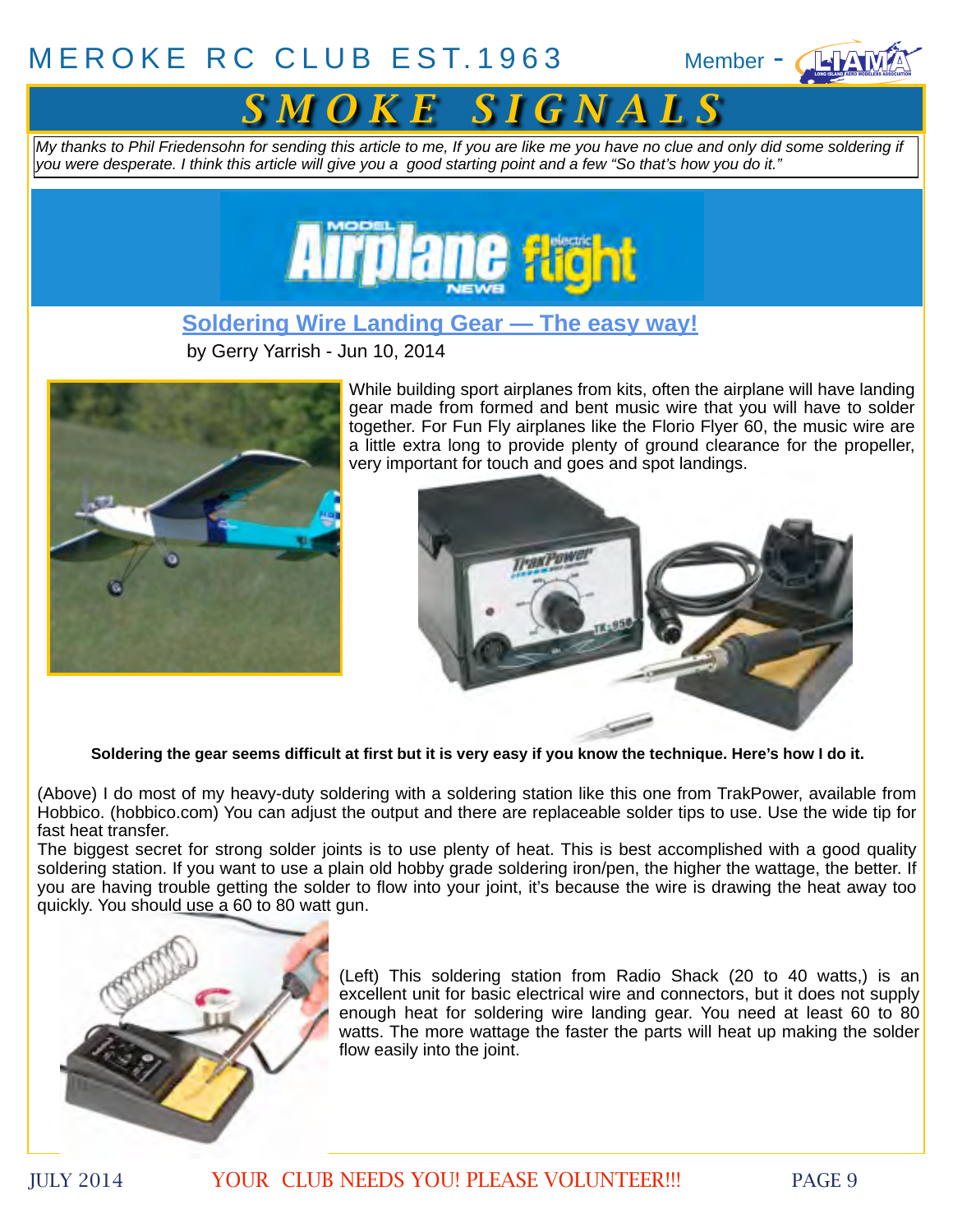



To produce strong heavy duty solder joints for wire landing gear, I use high silver content Stay Brite solder and liquid flux. Also, I used fine copper wire to bind the wire together and fine sandpaper to clean the areas where the solder joints will be made. Again a good high wattage soldering gun/iron should be used.



To keep the landing gear properly aligned, attach them to the mounting blocks on the fuselage with metal straps and glue. I like the metal straps available from Du-Bro Products.



Sand and clean the wires where the solder joint will be made, then wrap the joint area using thin brass wire . Keep the wraps tight and neat and apply several drops of the liquid flux to the joint area. Notice I just let the excess copper wire hang from the joint.